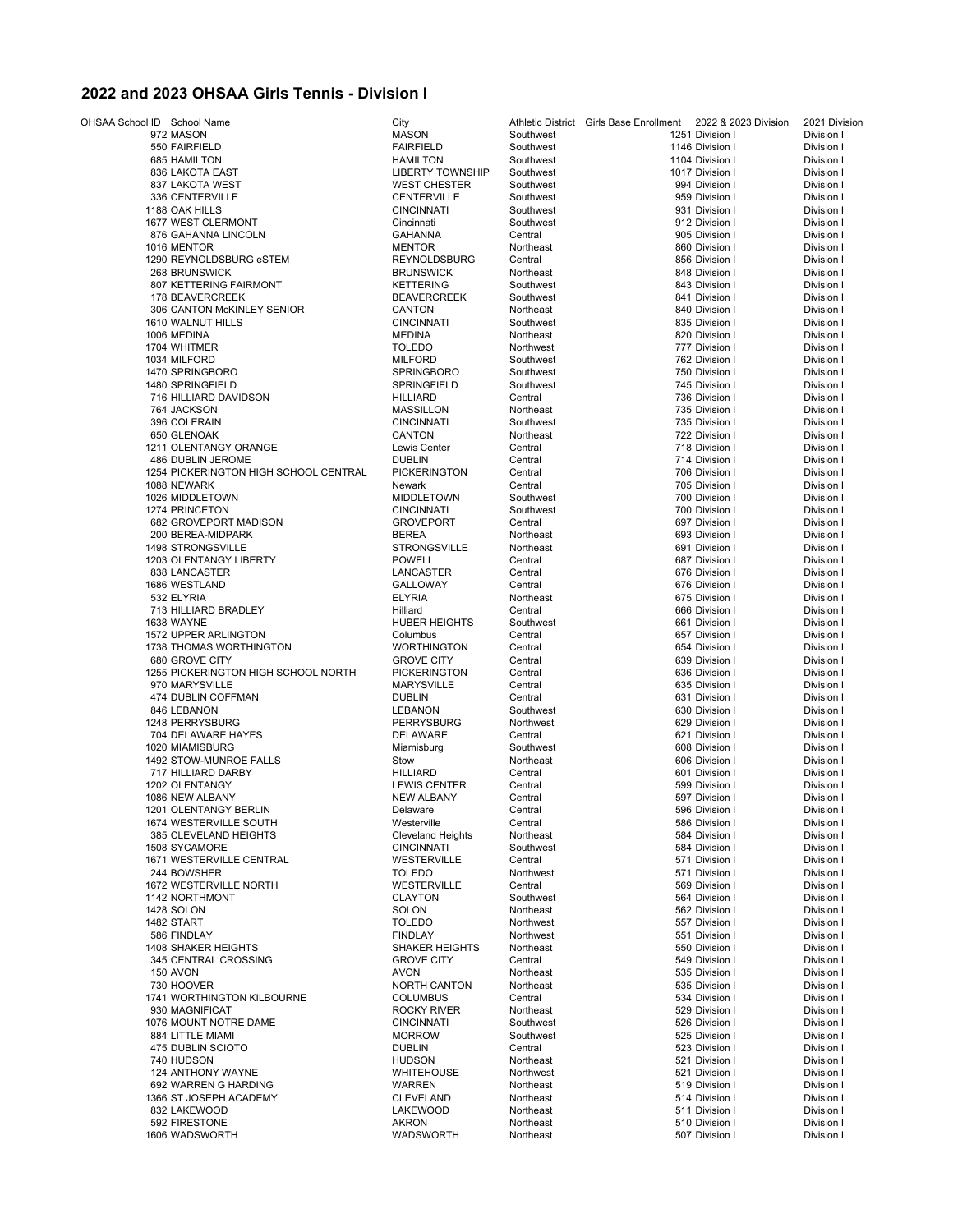810 KINGS Kings Mills Southwest 501 Division I Division I 610 FRANKLIN HEIGHTS COLUMBUS Central 500 Division I Division I 1632 WATKINS MEMORIAL PATASKALA Central 500 Division I Division I 1244 PERRY **1244 PERRY 1244 PERRY** 2001 1244 PERRY 1244 PERRY 1244 PERRY 1264 PERRY 1256 PO Division I 1526 TEAYS VALLEY ASHVILLE Central 497 Division I Division I 1312 RIVERSIDE Painesville Northeast 497 Division I Division I 148 AUSTINTOWN-FITCH AUSTINTOWN Northeast 496 Division I Division I 1552 TROY TROY Southwest 491 Division I Division I er and the Northeast Northeast (1152 Northeast 1152 Northeast 490 Division I Division I Division I Division I<br>1510 SYLVANIA NORTHVIEW 1999 SYLVANIA Northwest 1999 Northeast 488 Division I Division I 1510 SYLVANIA NORTHVIEW SYLVANIA<br>1698 WHETSTONE 1688 OCLUMBUS 1698 WHETSTONE COLUMBUS Central 485 Division I Division I 696 HARRISON HARRISON Southwest 485 Division I Division I 1402 SETON CINCINNATI Southwest 484 Division I Division I 904 LOVELAND LOVELAND Southwest 479 Division I Division I 1116 NORDONIA MACEDONIA Northeast 478 Division I Division I 350 TWINSBURG TWINSBURG Northeast 478 Division I Division I 1380 ST URSULA ACADEMY CINCINNATI Southwest 475 Division I Division I 1154 NORTH ROYALTON NORTH ROYALTON Northeast 472 Division I Division I 118 ANDERSON CINCINNATI Southwest 471 Division I Division I 152 AVON LAKE 152 AVON LAKE 152 AVON LAKE Northeast 152 AVON LAKE 152 AVON LAKE 152 AVON LAKE 153 AVON LAKE 1<br>1992 CANAL WINCHESTER 152 CANAL WINCHESTER Central 1545 AVON LAKE 152 AVON LAKE 152 AVON LAKE 152 AVON LAKE 15 302 CANAL WINCHESTER CANAL WINCHESTER Central 458 Division I Division I 670 GREEN Uniontown Northeast 456 Division I Division I 516 EDGEWOOD TRENTON Southwest 453 Division I Division I 1078 MOUNT VERNON MOUNT VERNON Central 450 Division I Division I 1122 NORTH EASTLAKE Northeast 448 Division I Division I 238 BOARDMAN YOUNGSTOWN Northeast 447 Division I Division I 248 BRECKSVILLE-BROADVIEW HTS BROADVIEW HEIGHTS Northeast 431 Division I Division I 444 CUYAHOGA FALLS CUYAHOGA FALLS Northeast 429 Division I Division I 1140 NORTHLAND COLUMBUS Central 426 Division I Division I 372 CLAY OREGON Northwest 422 Division I Division I 1746 XENIA XENIA Southwest 421 Division I Division I 1204 OLMSTED FALLS OLMSTED FALLS Northeast 418 Division I Division I 690 MARION HARDING MARION MARION Central 1486 STEELE **AMHERST Northeast 1486 STEELE** Division I Division I 160 BARBERTON BARBERTON BARBERTON Northeast 11 And 112 Division I Division I 548 FAIRBORN Fairborn Southwest 410 Division I Division I 214 BIG WALNUT SUNBURY Central 409 Division I Division I 1146 NORTH OLMSTED NORTH OLMSTED Northeast 409 Division I Division I 1440 SOUTH WILLOUGHBY Northeast 408 Division I Division I 1512 SYLVANIA SOUTHVIEW SYLVANIA Northwest 408 Division I Division I 1118 NORMANDY PARMA Northeast 401 Division I Division I er and FREMONT Morthwest 100 Division I Division I Division I Division I Division I Division I Division I Divi<br>528 ELLET Division I Division I Division I Division I Division I Division I Division I 528 ELLET AKRON Northeast 396 Division I Division I 710 HIGHLAND MEDINA Northeast 395 Division I Division I 1736 WOOSTER WOOSTER Northeast 390 Division I Division I 822 LAKE Uniontown Northeast 389 Division I Division I 270 BRUSH LYNDHURST Northeast 387 Division I Division I 888 LOGAN LOGAN Southeast 387 Division I Division I 138 ASHLAND ASHLAND Northwest 384 Division I Division I 1614 WALSH JESUIT CUYAHOGA FALLS Northeast 382 Division I Division I 1624 WASHINGTON MASSILLON MASSILLON MASSILLON NORTHEAST AND MASSILLON I DIVISION I DIVISION I DIVISION I DIVI<br>1924 BISHOP WATTERSON NORTHEAST AND MASSILLON I DIVISION I DIVISION I DIVISION I DIVISION I DIVISION I DIVISIO 224 BISHOP WATTERSON COLUMBUS Central 379 Division I Division I 1684 WESTLAKE WESTLAKE Northeast 378 Division I Division I الكات المستخدم المستخدم المستخدم المستخدم المستخدم المستخدم المستخدم المستخدم المستخدم المستخدم المستخدم المستخ<br>1554 TURPIN المستخدم المستخدم المستخدم المستخدم المستخدم المستخدم المستخدم المستخدم المستخدم المستخدم المستخد 1554 TURPIN CINCINNATI Southwest 374 Division I Division I 1656 WEST COLUMBUS Central 372 Division I Division I 1182 NOTRE DAME ACADEMY TOLEDO Northwest 372 Division I Division I 801 KENMORE-GARFIELD AKRON Northeast 370 Division I Division I 1582 URSULINE ACADEMY CINCINNATI Southwest 369 Division I Division I 1660 WEST CARROLLTON 1660 WEST CARROLLTON Southwest 1966 Division I Division I Division I<br>1120 NORTH Division I Division I Division I 1120 NORTH AKRON Northeast 365 Division I Division I 1330 ROSS HAMILTON Southwest 363 Division I Division I 748 INDEPENDENCE COLUMBUS Central 362 Division I Division I 140 LAKESIDE Ashtabula Northeast 360 Division I Division I 364 CHILLICOTHE CHILLICOTHE Southeast 359 Division I Division I 1520 TALAWANDA OXFORD Southwest 357 Division I Division I 1608 WAITE TOLEDO Northwest 355 Division I Division I 1258 PIQUA PIQUA Southwest 351 Division I Division I 1616 WAPAKONETA WAPAKONETA Northwest 347 Division I Division I edia University of the Louisville Mortheast 1902 LOUISVILLE Division I Division I Division I Division I Division I<br>1982 ST URSULA ACADEMY 1992 TOLEDO Northwest 1982 ST URSION I Division I | 1382 ST URSULA ACADEMY | TOLEDO | Northwest | 346 Division I Division I Division I<br>| 1326 THEODORE ROOSEVELT | KENT | Northeast | 345 Division I Division I 1326 THEODORE ROOSEVELT KENT Northeast 345 Division I Division I 292 BUTLER VANDALIA Southwest 345 Division I Division I 1422 SIDNEY SIDNEY Southwest 345 Division I Division I 360 CHARDON CHARDON Northeast 342 Division I Division I 872 LIMA SENIOR LIMA Northwest 338 Division I Division I 922 MADISON MADISON Northeast 336 Division I Division I 1288 REVERE **RICHFIELD RICHFIELD RICHFIELD** Northeast 230 Division I Division I 242 BOWLING GREEN BOWLING GREEN Northwest 330 Division I Division I 1664 WESTERN BROWN MOUNT ORAB Southwest 329 Division I Division I الكان المسابقة المسابقة التي تتم المسابقة التي يتم المسابقة التي يتم التي يتم التي يتم التي يتم التي يتم التي<br>1320 ROCKY RIVER - ROCKY RIVER - Northeast - 1328 Division I - Division I - Division I 1320 ROCKY RIVER **ROCKY RIVER** ROCKY RIVER Northeast **1328 Division I** Division I 184 BELLBROOK BELLBROOK Southwest 328 Division I Division I 406 COLUMBIAN TIFFIN Northwest 326 Division I Division I

MAYFIELD VILLAGE Northeast 11 May 117 Division I Division I Division I<br>1480 MARION Central 118 Division I Division I